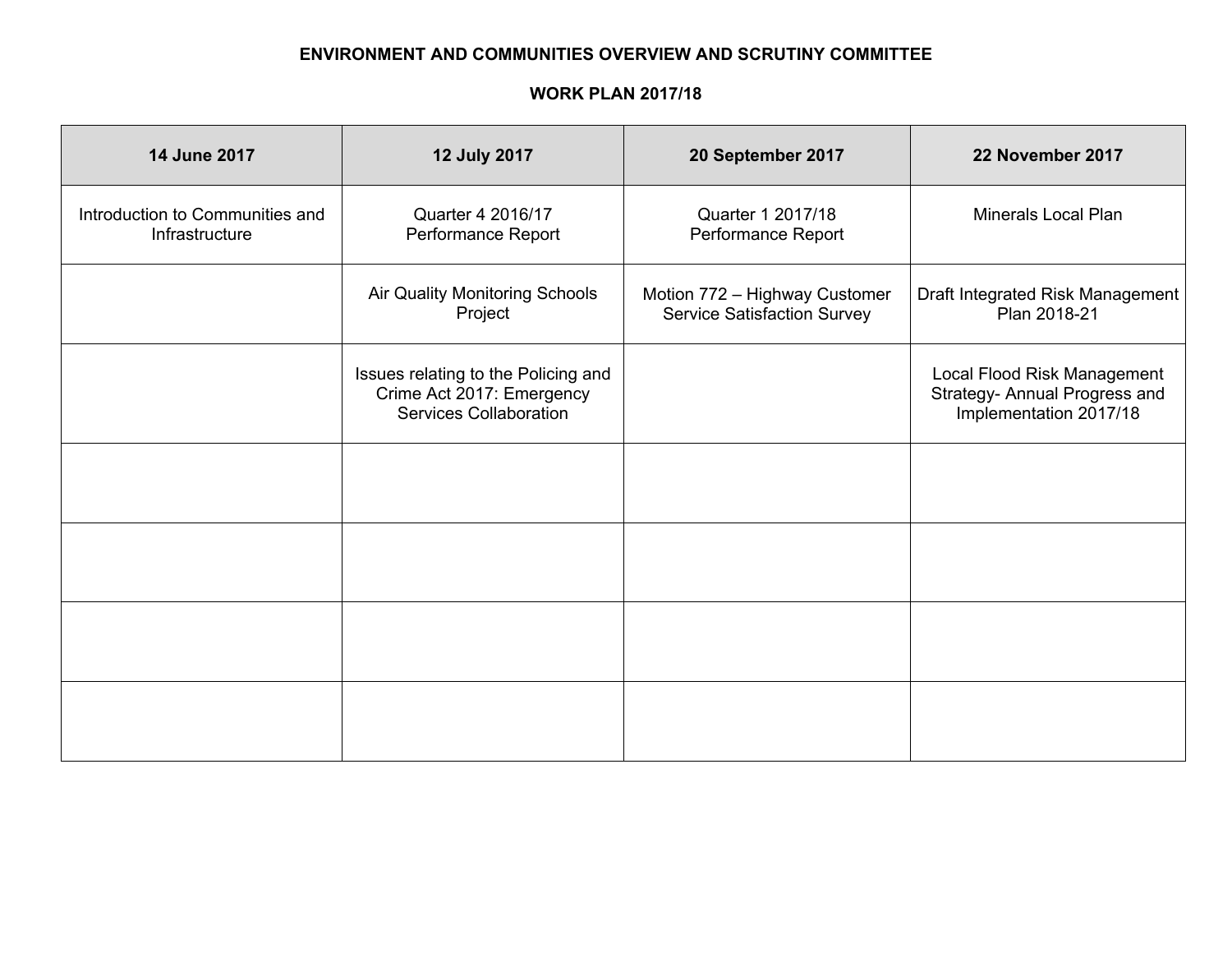| <b>17 January 2018</b>                                                                              | <b>7 March 2018</b>                     | 9 May 2018 | 11 July 2018                            |
|-----------------------------------------------------------------------------------------------------|-----------------------------------------|------------|-----------------------------------------|
| Quarter 2 2017/18<br>Performance Report                                                             | Quarter 3 2017/18<br>Performance Report |            | Quarter 4 2017/18<br>Performance Report |
| Draft Integrated Risk Management<br>Plan 2018-21 - To agree ECOSC<br><b>Consultation Submission</b> |                                         |            |                                         |
| Motion 798: Gloucestershire Flood<br>and Community Resilience - To<br>receive a presentation        |                                         |            |                                         |
|                                                                                                     |                                         |            |                                         |